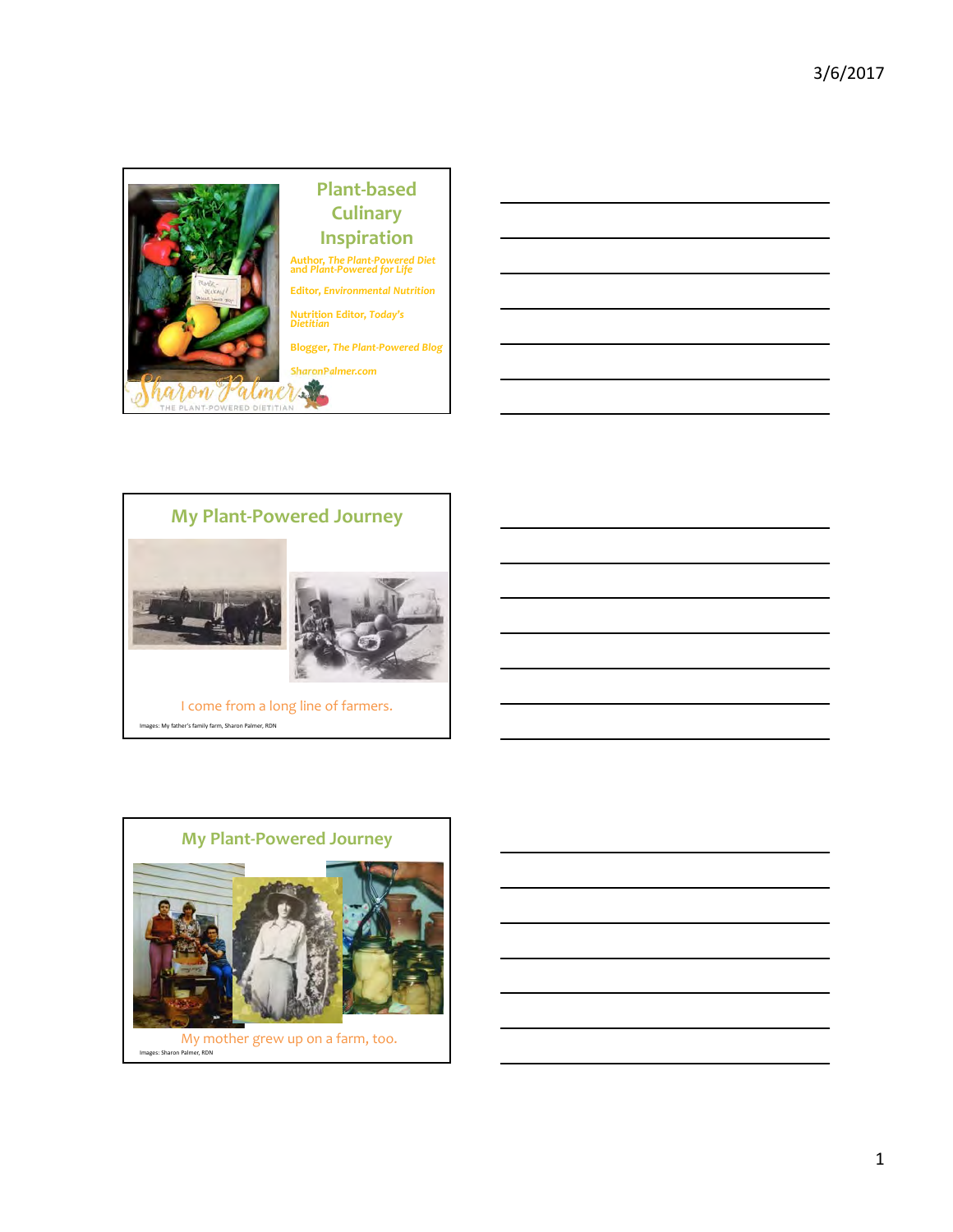



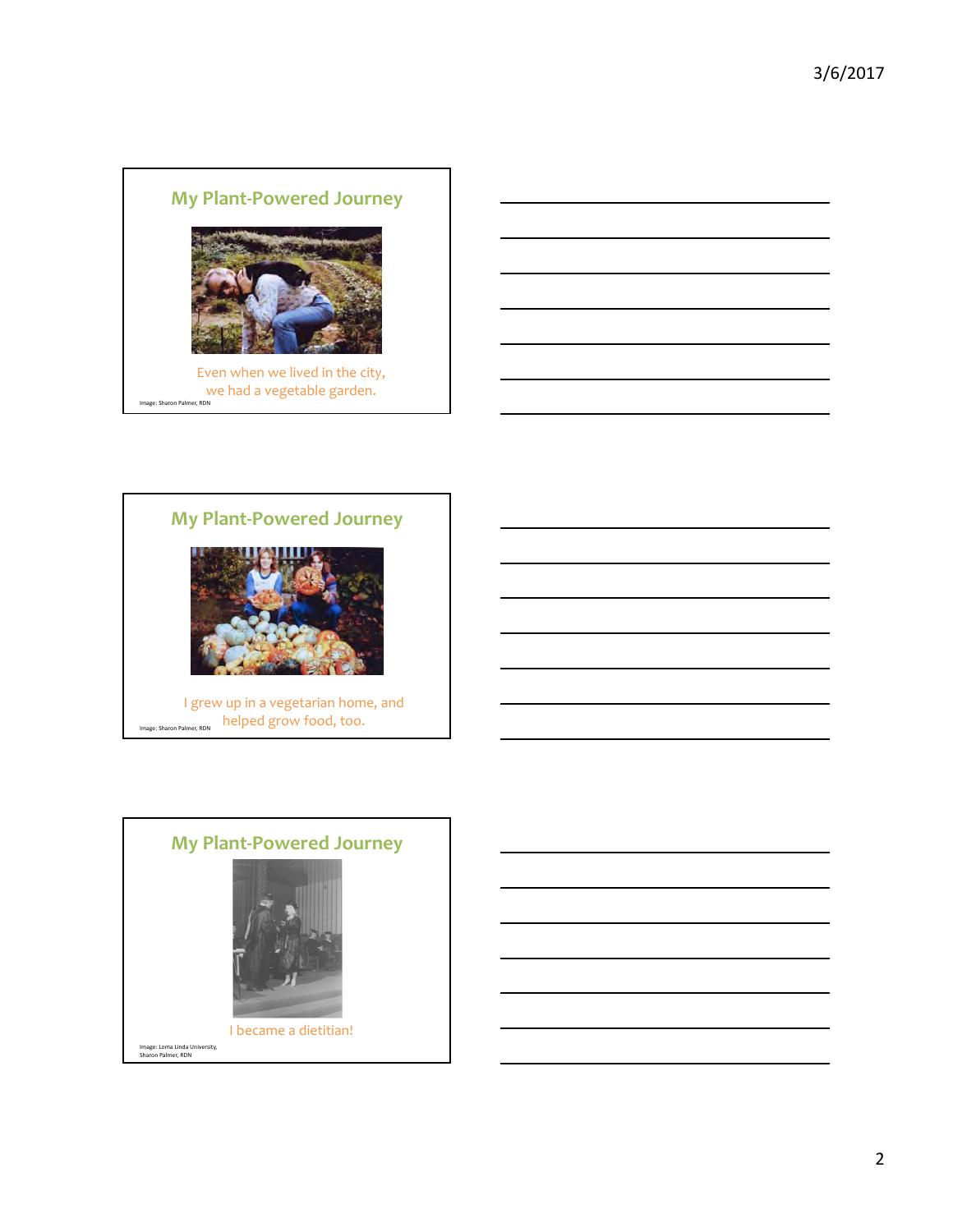

# **for Optimal Health**

•**Plant‐based diets associated with a variety of health benefits including healthy weight, optimal health and longevity.**

•*Everyone* **can benefit from adopting whole‐foods, plant‐ based eating strategies.**

•**This presentation provides current research relating to plant‐based diets, defines what a plant‐based diet really is, and helps develop strategies for implementing plant‐based eating and meal planning.**



### Arugula Pizza from *Plant‐Powered for Life*



**"Fall in love with plants and they will love you back," Sharon Palmer, RDN,** *Plant‐Powered for Life*

There are 40,000 edible species of plants on the planet, each with the power to nourish and help heal our bodies; each plant has its own story. There are 25,000 types of tomatoes alone!

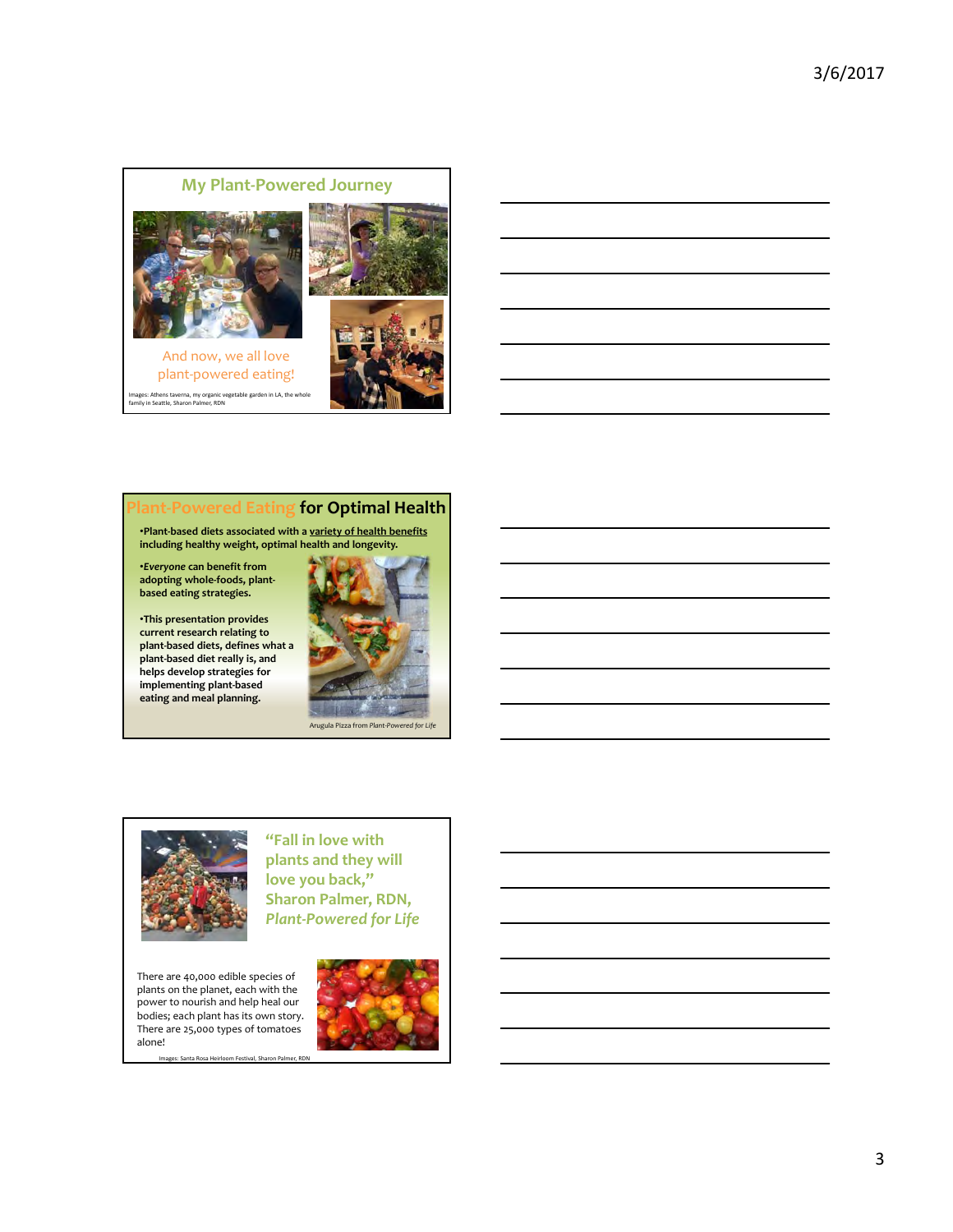

| the contract of the contract of the contract of the contract of the contract of |  | __ |
|---------------------------------------------------------------------------------|--|----|
|                                                                                 |  |    |
|                                                                                 |  |    |
|                                                                                 |  |    |
|                                                                                 |  |    |



### **Plant‐Based Diet: Hits Best Diet List**

**46** environment, your heart, your weight<br>and your overall health. U.S. News **A** fat dairy, and red meat only sparingly<br>L Plant‐based diets are good for the and your overall health. U.S. News defines plant‐based as an approach that emphasizes minimally processed foods from plants, with modest amounts of fish, lean meat and low‐

DIET

**US News Best Diets in 2017 Expert Panel**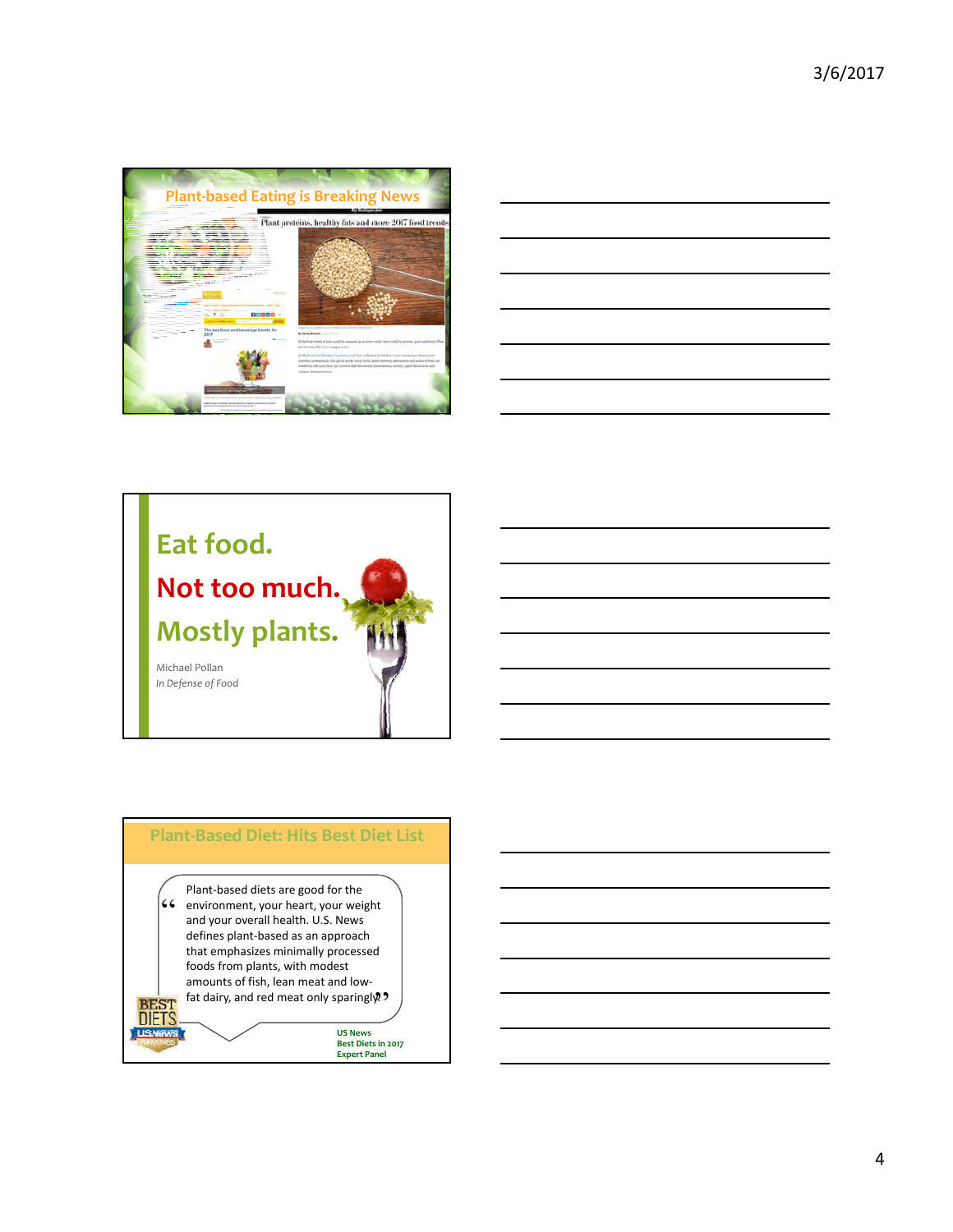



### **How Many Plant‐Based Eaters? The Vegetarian Resource Group Poll** 2016, nationwide survey of 2,015 adults (aged 18 and over)





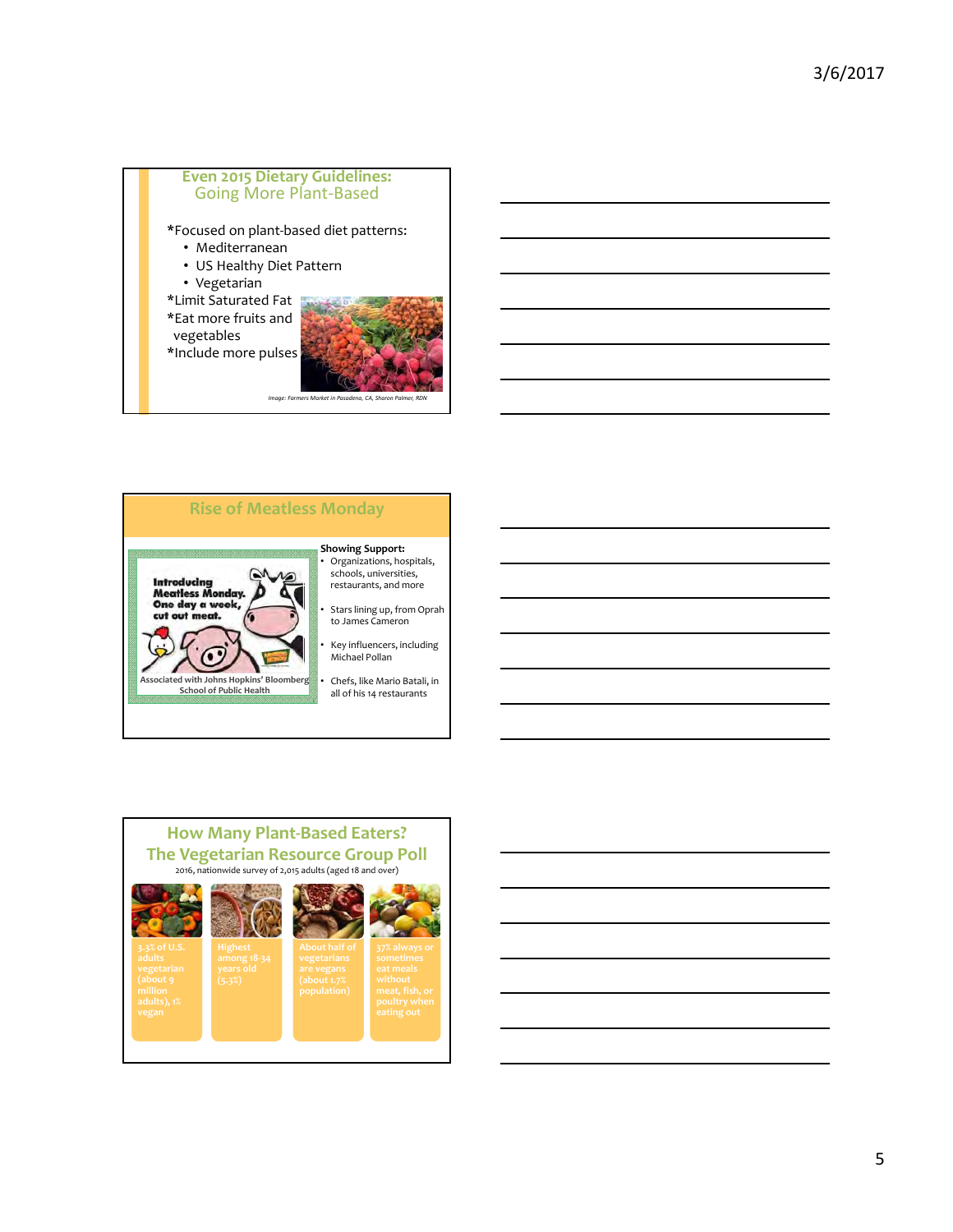



# **Plant‐Based Eating Has it All**

One eating style with so much power:

- Environmental benefits
- Health benefits
- Animal welfare benefits
- Solution for feeding a growing population





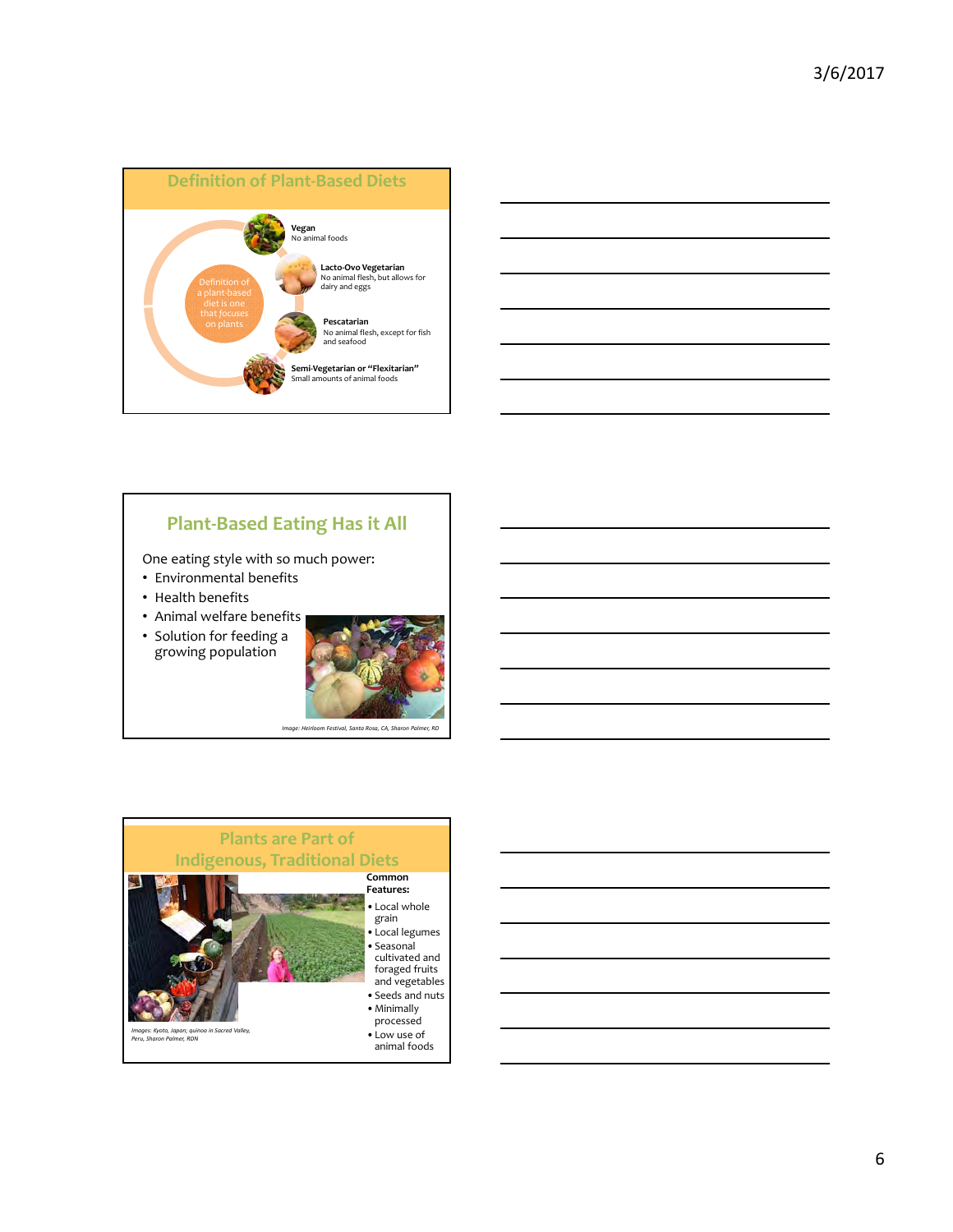# **Environmental Benefits of Plant‐Based Eating**

Carbon footprint: compared to nonvegetarians, lower by 20% semi‐vegetarian; 24% pescetarian, 28% lacto‐ovo, 42% vegan

(AHS‐2)



Cauliflower in my garden, LA Sharon Palmer, RDN





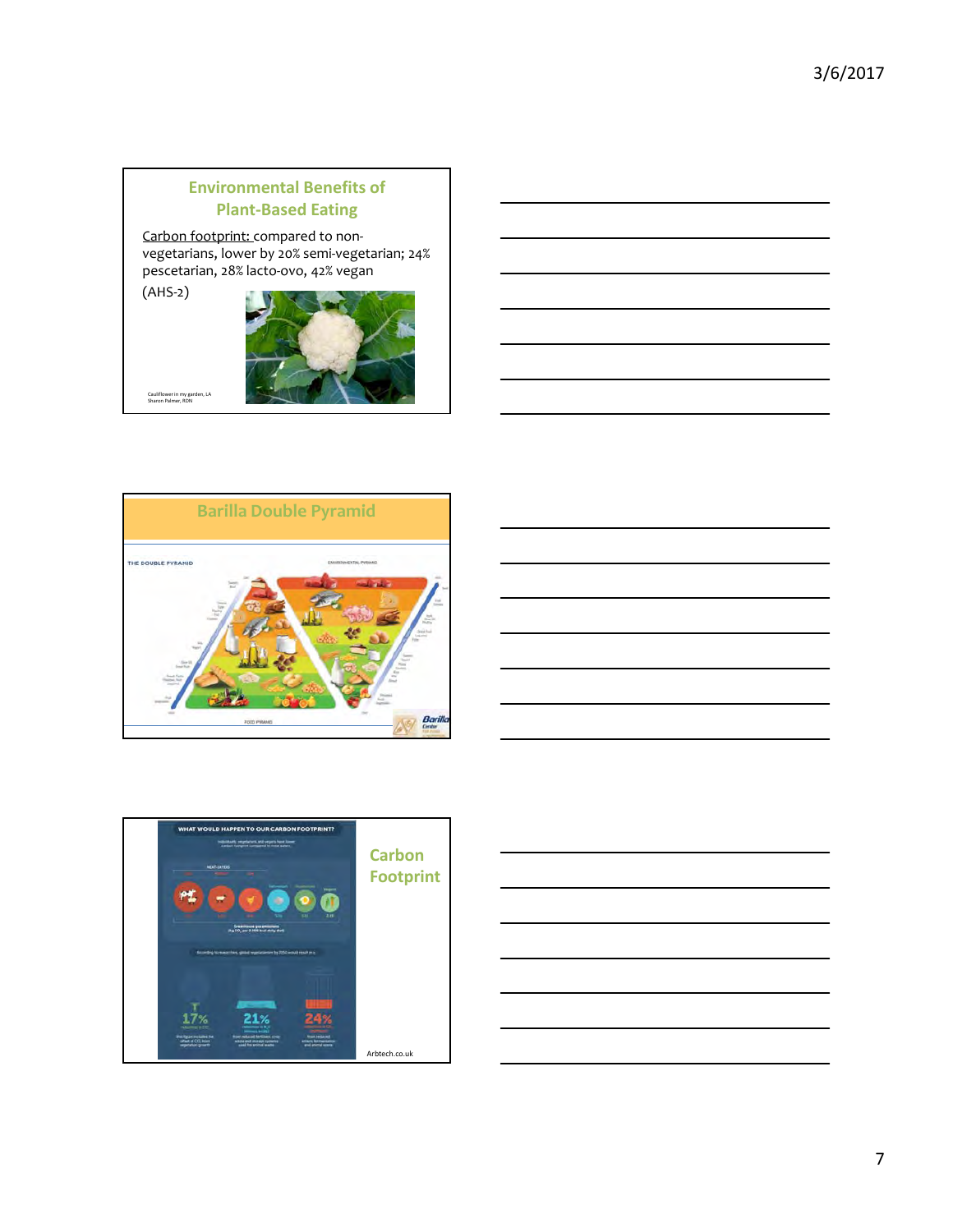



### Appropriately planned vegetarian, including vegan, diets are **healthful, nutritionally adequate**, and may provide health benefits for the prevention and treatment of certain diseases…appropriate for **all stages** of the life cycle…more environmentally sustainable than diets rich in animal products…Vegetarians and vegans are at reduced risk of... ischemic heart disease, type 2 diabetes, hypertension,<br>certain types of cancer, and obesity. Low intake of saturated **fat and high intakes of vegetables, fruits, whole grains, legumes, soy products, nuts, and seeds** (all rich in fiber and phytochemicals) are characteristics…that produce **lower total** and **low‐density lipoprotein cholesterol** levels and **better serum glucose control**. *Position, Academy of Nutrition and Dietetics, 2016* "  $\ddot{ }$ **Plant‐Powered Eating Has Health Benefits**



*Images: The Plant‐Powered Blog, Sharon Palmer, RDN*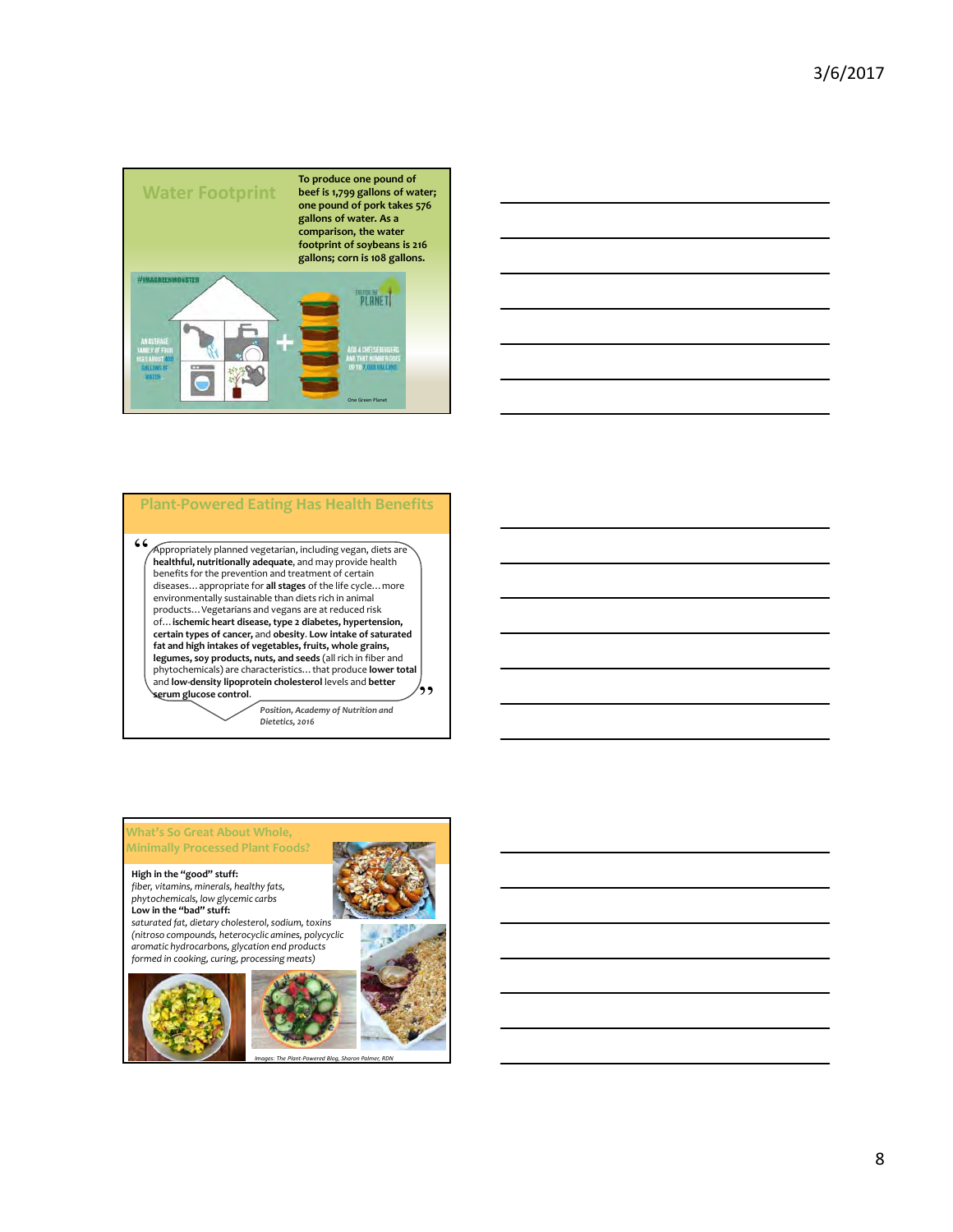





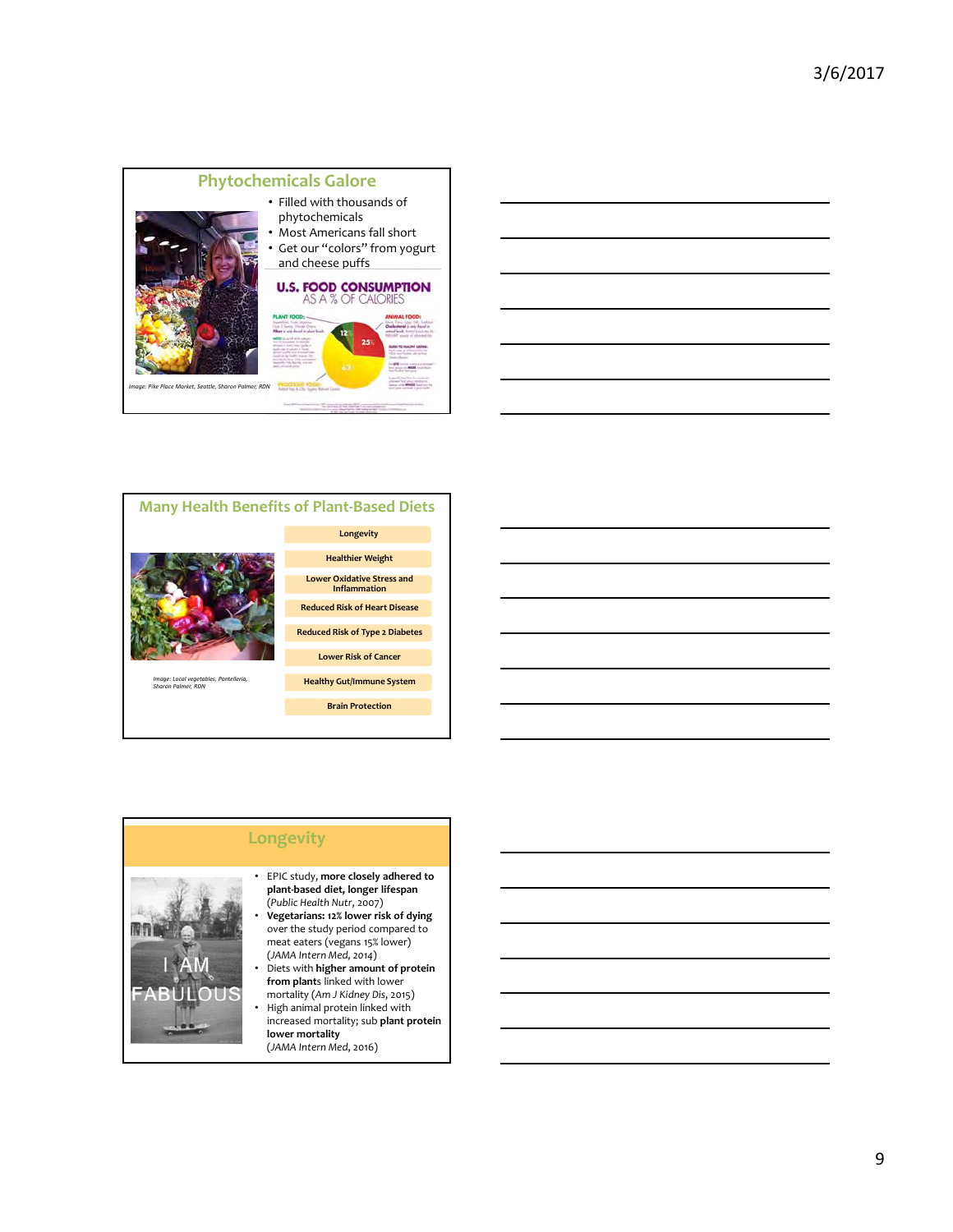



# **Healthier Weight**

• 2013 report: patients assigned to **vegan or vegetarian diet lost significantly more weight** over 2 months than those omnivorous diet — about 5% of body weight compared with a 2% loss.



# • EPIC study, **BMI fish eaters, vegetarians, and particularly vegans lower** than meat eaters (*Int J Obes Relat Metab Disord,* 2003) Example: 55 year old male or female vegan weighs 30 pounds less than non‐vegetarian of similar height

• **Vegan diet most effective in weight loss** among 5 diet patterns, vegetarian, pescatarian, semi‐ vegetarian, and omnivorous *(Nutrition*, 2015*)*

• Meta‐analysis: **Med diet may be useful for weight reduction** *(Metab Syndr Relat Disord*, 2011)

• Review: **Flexitarian diet weight and metabolic benefits** (*Front Nutr,* 2017)

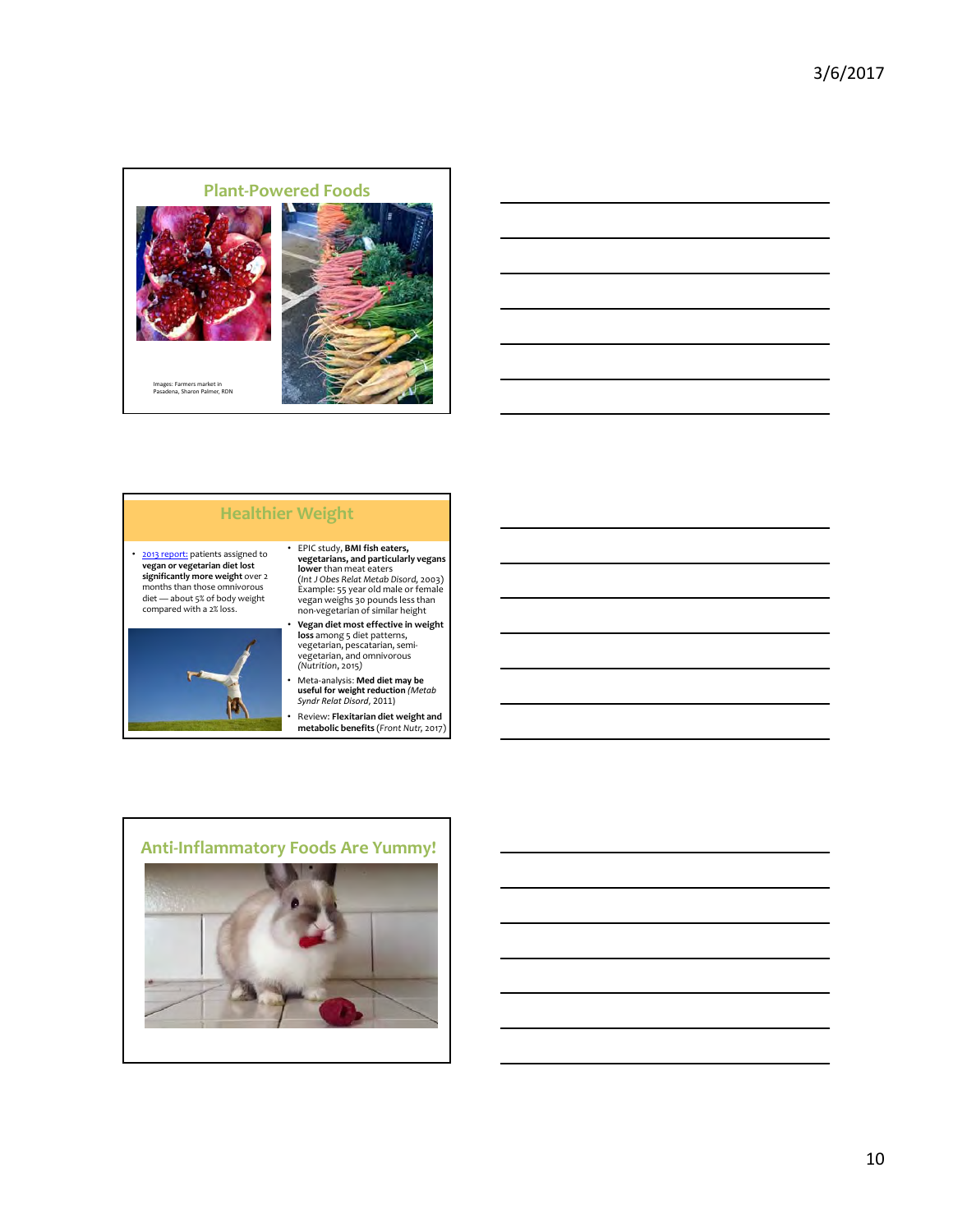### **Lower Oxidative Stress & Inflammation**



Studies show high intake of whole<br>plant foods, such as fruits, vegetables,<br>whole grains, nuts, tea, coffee, red<br>wine and olive oil, decreases levels of<br>oxidative stress and inflammation,<br>which are associated with the development of chronic disease (*Am J Clin Nutr*, 2006, *J Am Coll Cardiol*, 2006)

*Image: Rainbow cauliflower at farmers market, Davis, CA, Sharon Palmer, RDN*

• Framingham Heart Study, higher intakes of anthocyanins and flavonols linked with **reduction in oxidative stress biomarkers** (Am J Clin Nutr, 2015)

**levels**, a marker of inflammation

*Ethn Dis*, 2011)



### **Reduced Risk of Heart Disease**

• The risk of hospitalization or death from heart disease is **32% lower in vegetarians** than in people who eat meat and fish, according to a British study *(Am J Clin Nutr, 2013)* • Meta‐analysis, **25% reduced risk of ischemic heart disease** with vegetarian and vegan diet

(*Crit Rev Food Sci Nutr,* 2016) • Several studies show heart benefits, possibly due **to lower inflammation, oxidative stress, blood pressure, LDL levels** *(Am J Clin Nutr, 2009)* • Veg diet linked with **more favorable CVD biomarkers, vascular function**

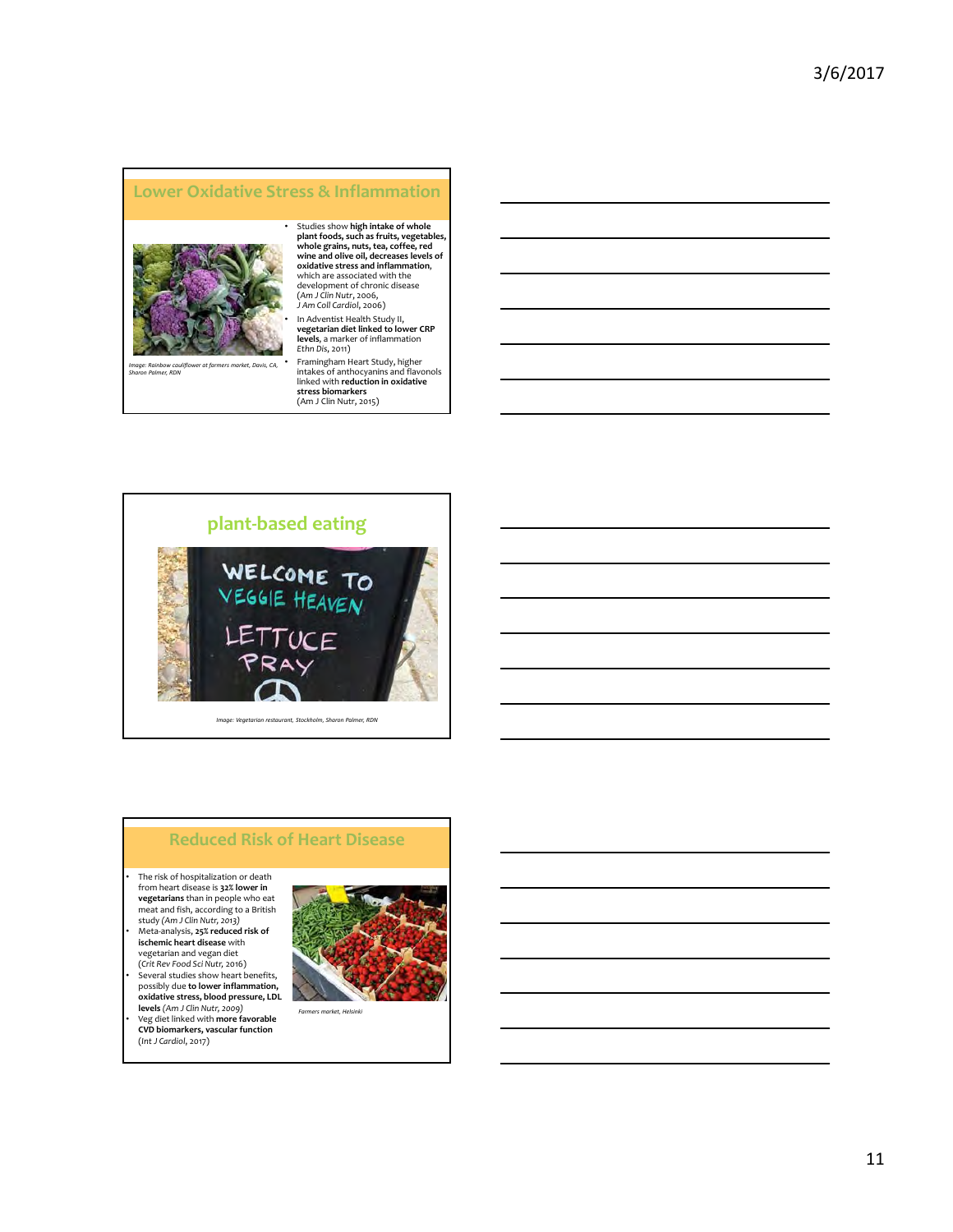### **Lower Risk of Type 2 Diabetes**

• **Red meat linked with higher risk type 2 diabetes**, but when one serving swapped for nuts every day, decreased risk by 21%, substituting whole grains reduced risk by 23% *(Am J Clin Nutr,* 2011)

• **Meat‐eaters** significantly **higher risk of developing diabetes**, compared with people **who avoided meat** (*Nutrients*, 2014)



- Vegetarian diet patterns linked with **lower MetS, and lower risk of**
- **developing type 2 diabetes** (*Br J Nutr*, 2015) • Review from Canadian Diabetes Association: Plant‐based *Food market, Stockholm* diets **beneficial in management of type 2 diabetes** (*Can J Diabetes,* 2016)



*Image: Heirloom Expo, Santa Rosa, CA Sharon Palmer, RDN*

### **Lower Risk of Cancer**

- Meta‐analysis, **8% reduced risk of total cancer** with vegetarian and vegan diet (*Crit Rev Food Sci Nutr,* 2016)
- Plant foods linked with **protection against mouth, pharynx, esophagus, stomach, lung, pancreas, and prostate cancer**; in particular, high fiber plant foods may protect in
- digestive cancers (*AICR*) • Study linked **plant‐based diet to 20% lower breast cancer risk**
- (*Am J Epidemiol*, 2011) • **Vegetarians 22% lower risk colorectal cancer** (*JAMA Intern Med*, 2015)

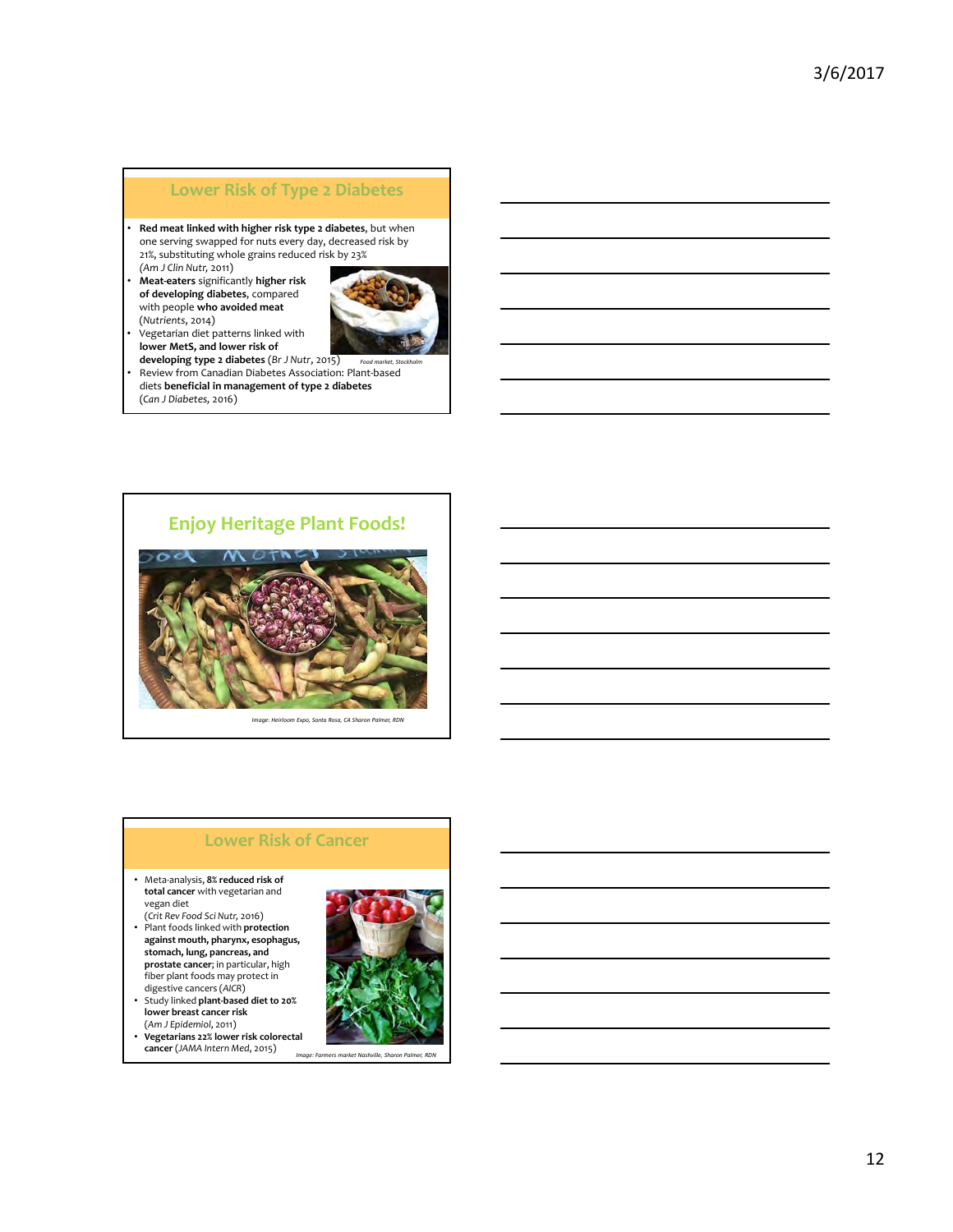

### **Healthy Gut & Immune Function**

Increasing evidence fiber‐rich, plant‐based diet promotes healthy gut microbiota, linked to immune support and digestive health

• Vegan gut profile: **reduced pathobionts, increased protective species** (*Nutrients,* 2014) EPIC study, **lower rate of hospital admissions, risk of death from diverticular disease**



**in vegetarians** (*BMJ*, 2011) • Med diet **beneficial for gut microbiota** (*Gut*, 2015)



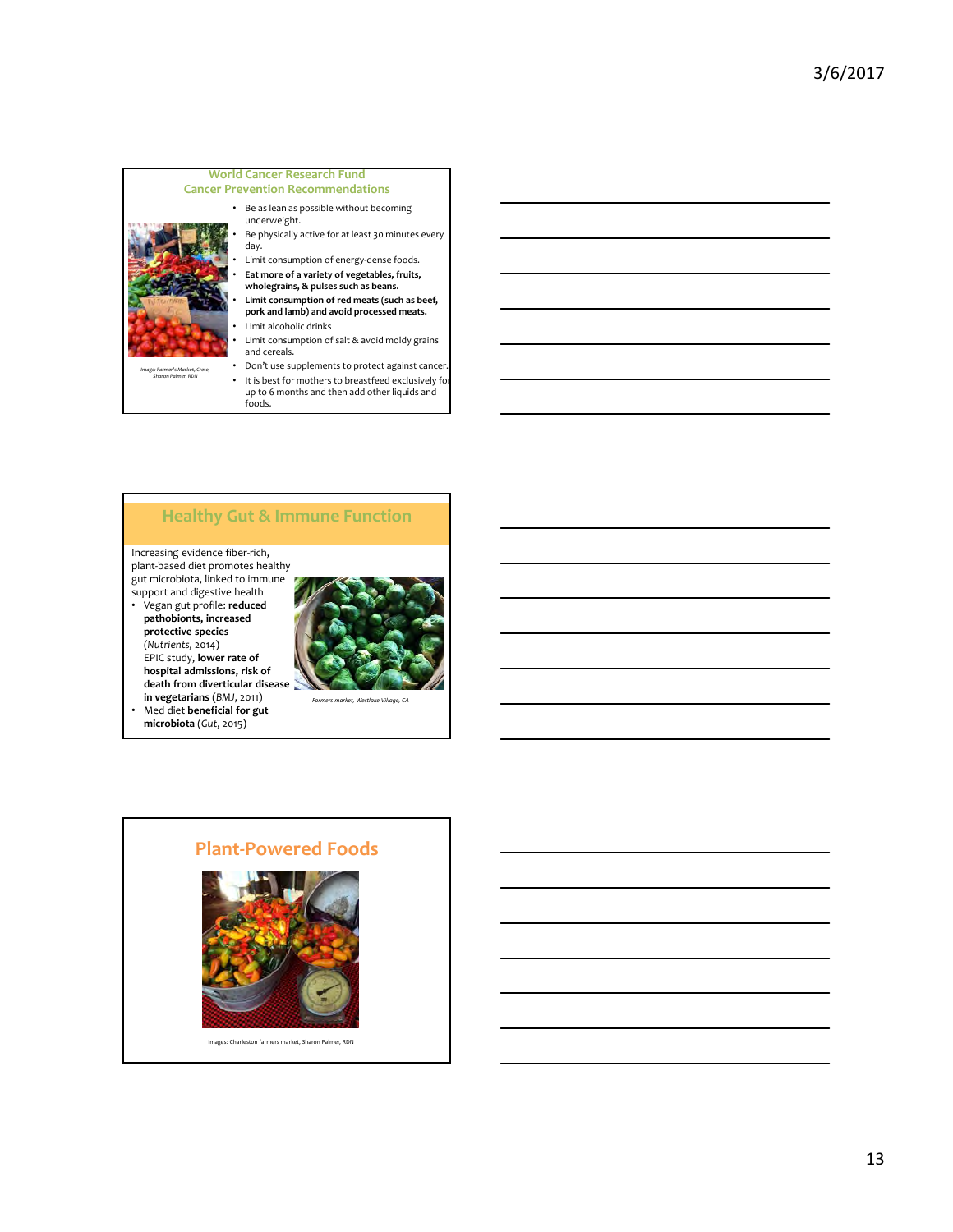# **Brain Function**

- **Chronic inflammation and oxidative stress** lead to development of Alzheimer's
- **Adherence to Mediterranean, plant‐based diet linked with lower risk of AD** (*Arch Neurol*, 2009)
- **7 Dietary and Lifestyle guidelines to reduce risk of AD:**
	- Minimize saturated and trans fat
- Eat plant‐based foods
- Consume 15 mg vitamin E from foods each day…
- (*Neurobiol Aging*, 2014)



*Pike Place Market, Seattle* 



# **Adventist Health Study‐2**

**96,000 adults 5 diet patterns** *(non‐vegetarian, semi‐vegetarian, pescetarian, lacto‐ovo vegetarian, vegan)*

Showed overall linear relationship: BMI, HTN, Type 2 Diabetes, elevated total cholesterol, CRP, insulin, overall cancer, mortality, carbon footprint

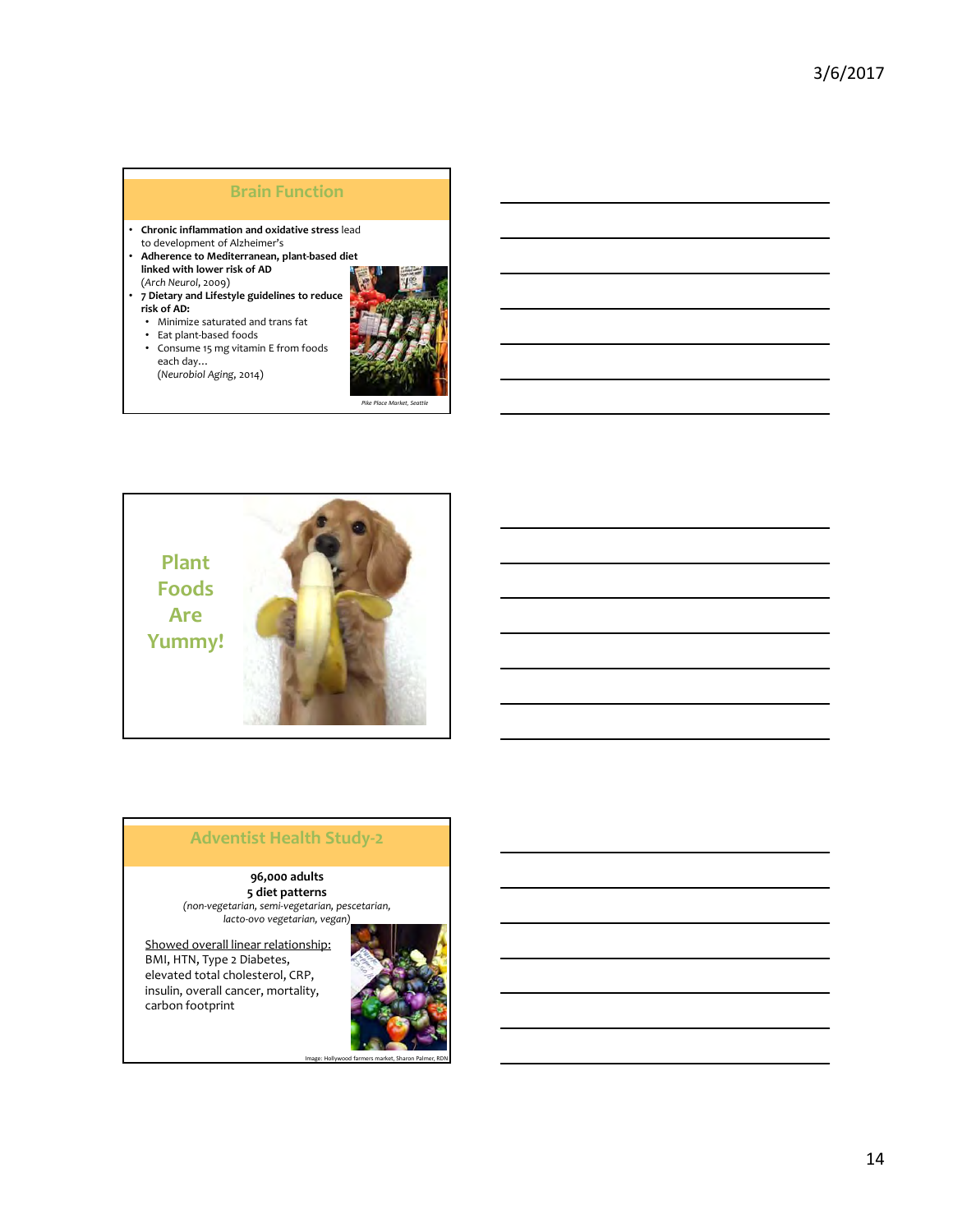









- So much innovation out there!
- Chefs are making plant‐based cool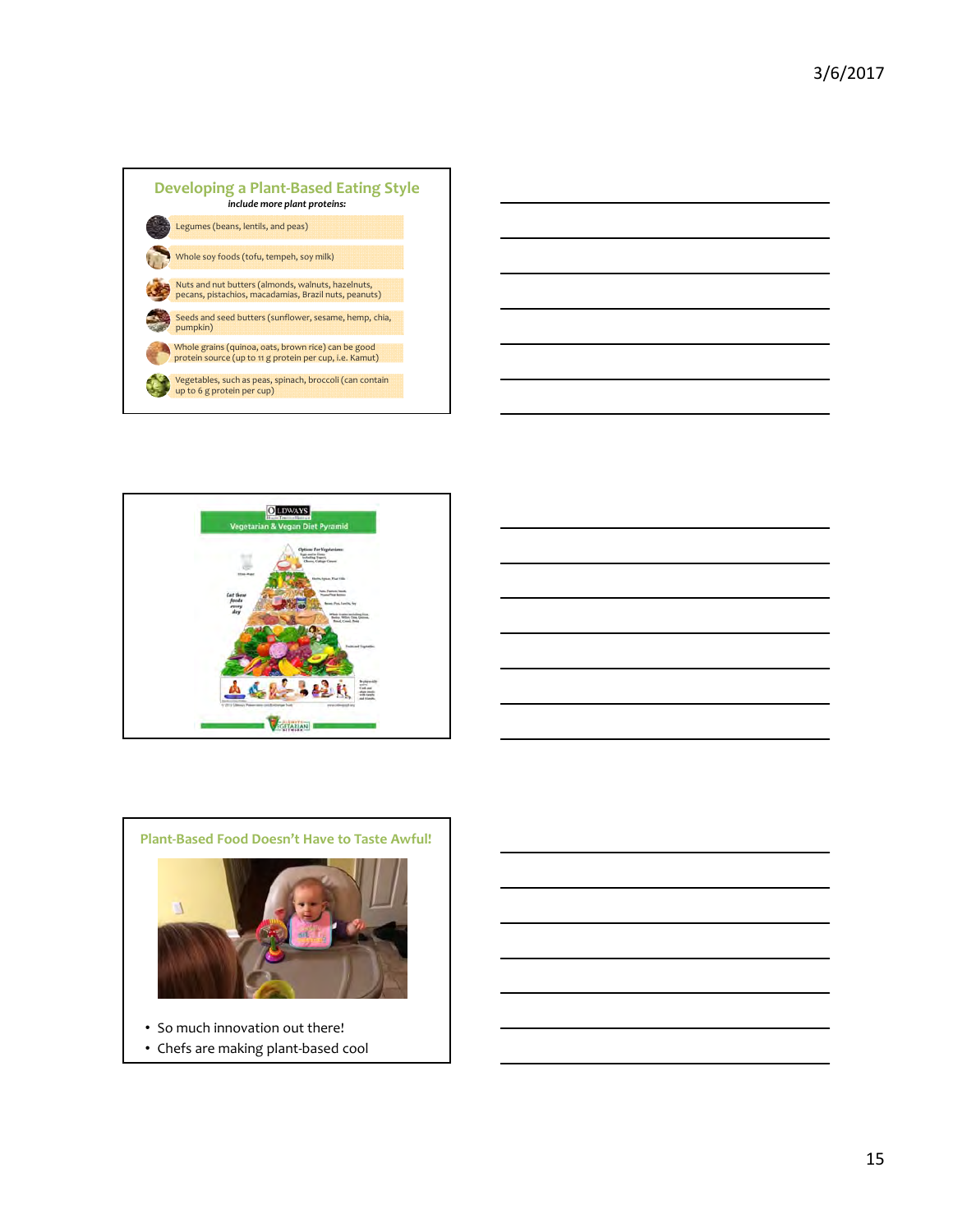

## **Think Beyond Labels**

- Don't need to call it "vegan"
- Celebrate plants, local foods, regional foods, ethnic traditions
- Small plates
- Veggie burgers
- Sustainable, healthful "green" option



Images: Sharon Palm

- Farm to table
- Root to stem
- Fermented foods
- Ancient grains, seeds
- Spices and herbs
- Ethnic food trends: ramen, pho, Indian
- Sustainability, health



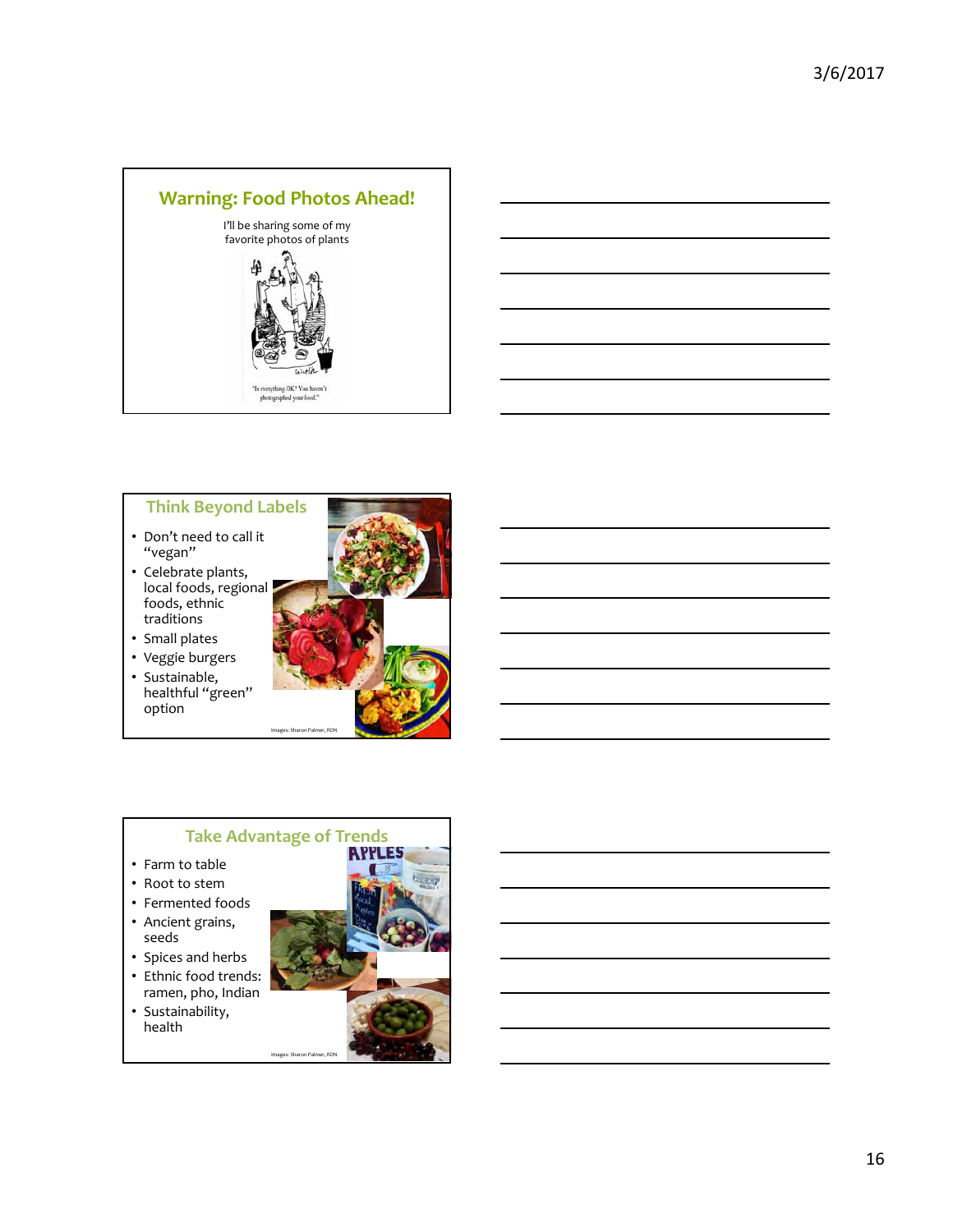# **Join the Meatless Monday Bandwagon!**



### • Website has ideas, recipes, tips, food service toolkits

Great for hospitals, universities, employee feeding programs, schools

# **Plan Your Menu Around Plants**

Instead of planning your menu around meat, plan it around plants.

• Plan around seasonal vegetables, whole





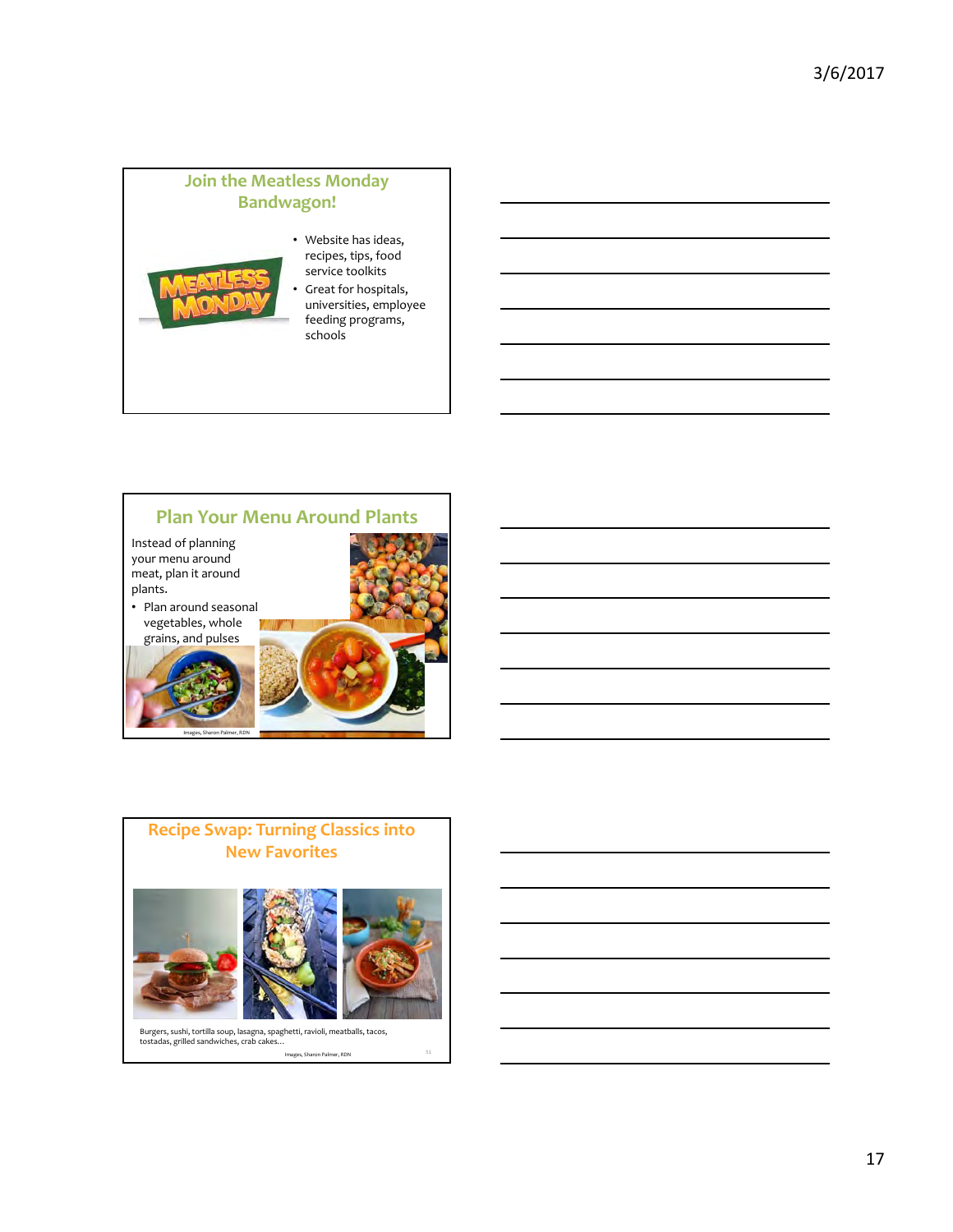### **Create a Good Start: Veg Breakfast**

- Think beyond eggs and bacon
- Whole grain porridges
- Ancient grains and seeds in baked goods
- Farmers market breakfast
- Small plates<br>• Ethnic disher
- Ethnic dishes: breakfast<br>tostada, ful medames, Asian noodles with veg, English beans, Med olives, tomatoes, cucumbers



### **Use Meat as a Seasoning**



Cut down on animal food intake while pushing plants by using meat as a flavoring in dishes instead of main event.

- Stir‐fry dishes
- Pasta dishes
- **Stews**
- Casseroles
- Entrée salads

# **Utilize Plant‐Based Staples**

ages: Sharon Pali

Many plant‐based foods like beans and whole grains are shelfstable, convenient, and economical—they are the backbone of meals.

- Use a variety of whole grains, beans, nuts, nut butters, spices, healthy oils on hand
- Combine with fresh, seasonal foods



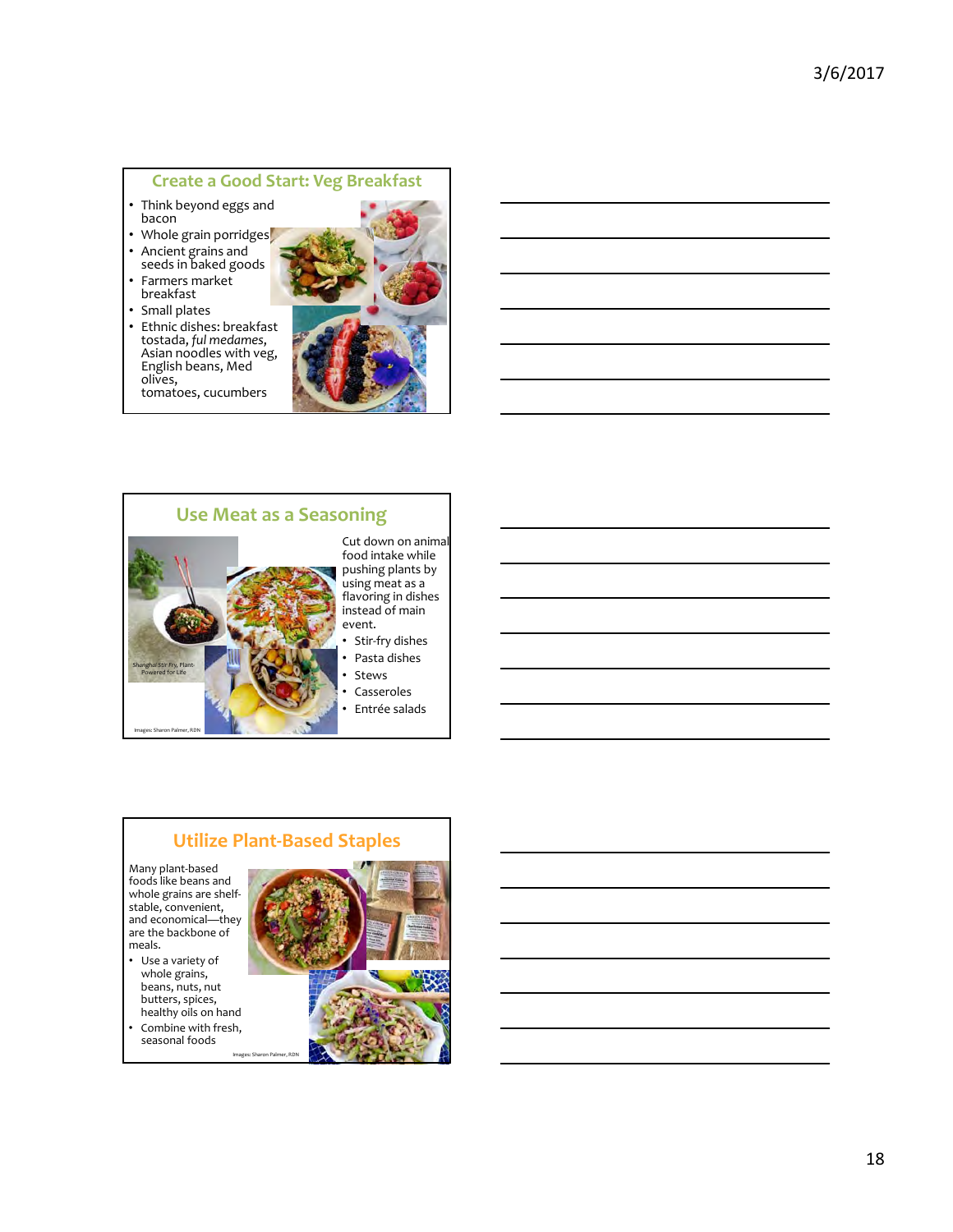

# **Keep it Simple**

Not every menu item has to involve hours of prep:

- Black bean burritos
- Vegetarian chili
- Hummus pita sandwich<sup>'</sup>
- Tofu tacos
- Veggie burger
- Images: Sharon Palmer, RDN



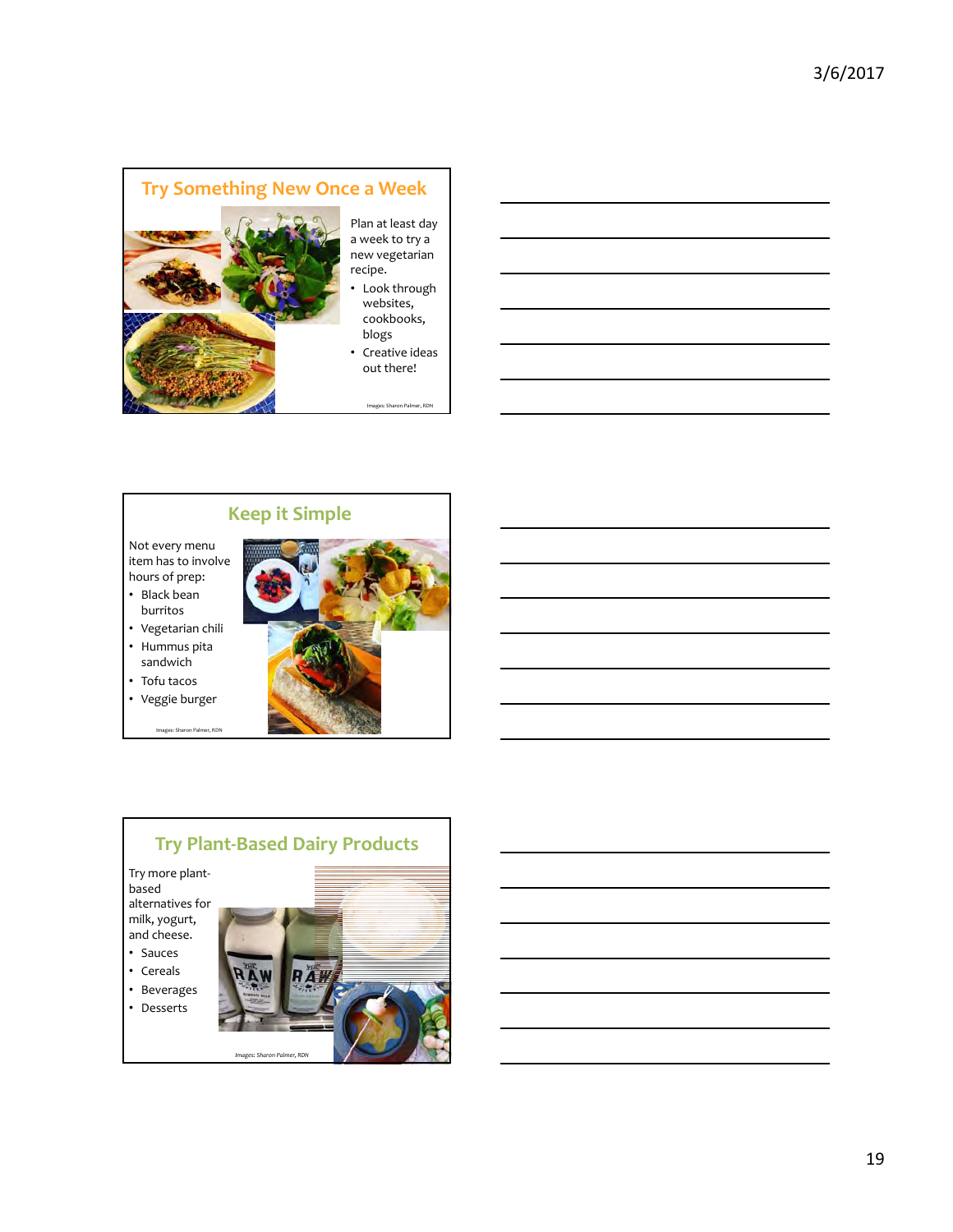# **Think "yes"!**



### Don't dwell on what you *can't* cook with, think about what you *can* cook with!

- 40,000 edible plant species on the planet!
- Think of the

possibilities!<br>**Hunger and Environmental**<br>**Nutrition** 

eath Academy of Nutrition



Join my plant‐powered community at SharonPalmer.com. Sign up for free newsletter and follow my Plant‐Powered Blog! Follow me @SharonPalmerRD

### References

| t.             | Acosta-Navarro J. Antoniazzi L. Midori Okiet A. et al. Reduced Subclinical Carotid Vascular Disease and Arterial Stiffness in<br>Vegetarian Men: The CARVOS Study, Int J Cardiol, 2017:230:562-566, doi: 10,1016/j.jicard.2016.12.058.                                                                          |
|----------------|-----------------------------------------------------------------------------------------------------------------------------------------------------------------------------------------------------------------------------------------------------------------------------------------------------------------|
| $\overline{2}$ | Bamia C, Trichopoulos D, Ferrari P, et al. Dietary patterns and survival of older Europeans: the EPIC-Elderly Study (European<br>Prospective Investigation into Cancer and Nutrition). Public Health Nutr. 2007:10(6):590-8.<br>https://www.ncbi.nim.nih.gov/pubmed/17381929. Accessed February 10, 2017.       |
| ٦.             | Barnard N. Levin S. Trapp C. Meat Consumption as a Risk Factor for Type 2 Diabetes. Nutrients, 2014;6(2):897-910, doi:<br>10.3390/nu6020897.                                                                                                                                                                    |
| 4.             | Barnard N, Bush A, Ceccarelli A, et al. Dietary and lifestyle guidelines for the prevention of Alzheimer's disease. Neurobiol Aging.<br>2014:35(2):S74-8, doi: 10.1016/j.neurobiolaging.2014.03.033.                                                                                                            |
| 5.             | Brissette C. Plant proteins, healthy fats and more 2017 food trends. The Washington Post,<br>https://www.washingtonpost.com/lifestyle/wellness/checking-the-crystal-ball-for-2017-food-trends/2016/12/07/ead326ac-ac2a-11e6-<br>8b45-f8e493fo6fcd Story.html?utm_term=.odc42cba6b5b.Accessed February 10, 2017. |
| 6.             | Cassidy A. Rogers G. Peterson JJ. Dwyer JT. Lin H. Jacques PF. Higher dietary anthocyanin and flavonol intakes are associated with<br>anti-inflammatory effects in a population of US adults. Am J Clin Nutr, 2015;102(1):172-81, doi: 10,3945/aicn,115,108555,                                                 |
| 7.             | Cornall J. The key food and beverage trends for 2017, Bakery and Snacks, http://www.bakeryandsnacks.com/Trends/Ancient-<br>Grains/Mintel-announces-six-key-global-food-and-drink-trends-for-2017. Accessed February 10, 2017.                                                                                   |
| 8.             | Crowe FL, Appleby PN, Allen N, Key TJ, Diet and risk of diverticular disease in Oxford cohort of European Prospective Investigation<br>into Cancer and Nutrition (EPIC): prospective study of British yegetarians and non-vegetarians. BMJ, 2011:343:d4131, doi:<br>10.1136/bmj.d4131.                          |
| ۹.             | Crowe FL, Appleby PN, Travis RC, Key TJ, Risk of hospitalization or death from ischemic heart disease among British vegetarians and<br>nonvegetarians: results from the EPIC-Oxford cohort study. Am J Clin Nutr. 2013;97(3):597-603. doi: 10.3945/ajcn.112.044073.                                             |
| 10.            | Da J. Xie X. Wolf M. et al. Serum Phosphorus and Progression of CKD and Mortality: A Meta-analysis of Cohort Studies. Am J Kidney<br>Dis. 2015:66(2):258-265. doi: http://dx.doi.org/10.1053/i.aikd.2015.01.009.                                                                                                |
| 11.            | De Filippis F, Pellegrini N, Vannini L, et al. High-level adherence to a Mediterranean diet beneficially impacts the gut microbiota and<br>associated metabolome. Gut. 2015: [Epub ahead of print]. doi: 10.1136/gutinl-2015-309957.                                                                            |
| 12.            | Derbyshire E. Flexitarian Diets and Health: A Review of the Evidence-Based Literature, Front Nutr, 2016;3:55, doi:<br>10.3389/fnut.2016.00055.                                                                                                                                                                  |
| 13.            | Dinu M. Abbate R. Gensini G. Casini A. Sofi F. Vegetarian, vegan diets and multiple health outcomes: A systematic review with meta-<br>analysis of observational studies. Crit Rev Food Sci Nutr. 2016: [Epub ahead of print] doi: 10.1080/10408398.2016.1138447.                                               |
| 14.            | Double Pyramid 2015; Recommendations for a Sustainable Diet, Barilla Center for Food and Nutrition.<br>https://www.barillacfn.com/m/publications/dp-2015-en.pdf. Accessed February 10, 2017.                                                                                                                    |
| 15.            | Esmaillzadeh A. Kimiagar M. Mehrabi Y. Azadbakht L. Hu FB. Willett WC. Fruit and vegetable intakes. C-reactive protein, and the<br>metabolic syndrome. Am J Clin Nutr, 2006;84(6):1489-1497, http://aicn.nutrition.org/content/84/6/1489.full. Accessed February 8.<br>2017.                                    |

16. Esposito K, Kastorini CM, Panagiotakos DB, Giugliano D. Mediterranean diet and weight loss: meta‐analysis of randomized controlled trials. Metab Syndr Relat Disord. 2011;9(1):1‐12. doi: 10.1089/met.2010.0031.